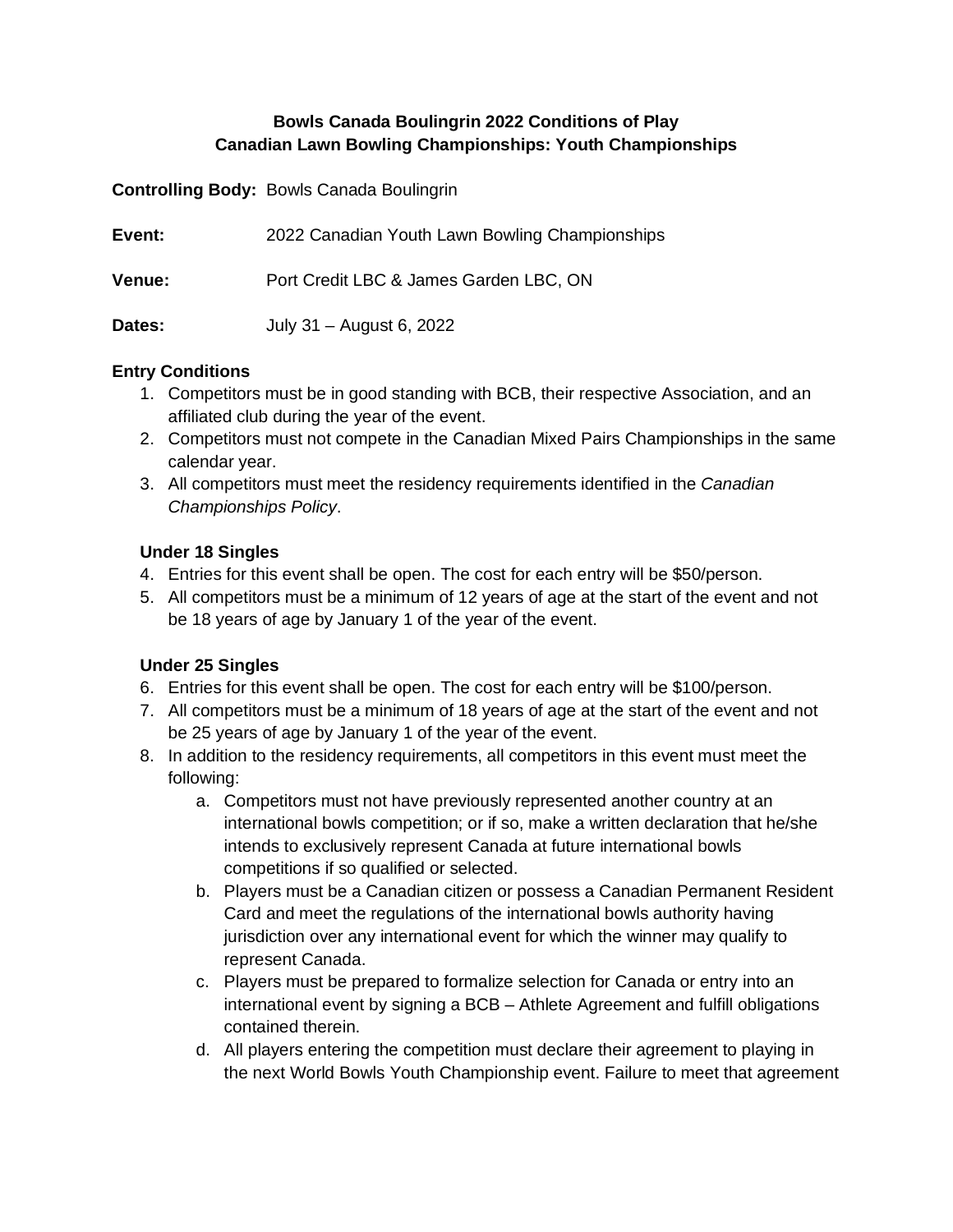may result in disqualification from future Canadian Championships as determined by the BCB Board. Extenuating circumstances will be considered.

### **Forster-Lang Pairs**

- 9. Entries for this event shall be by invitation and will include all participants who have entered the Canadian Youth Championship singles events. There will be no cost for entry to this event.
	- a. In case of an uneven number of participants, additional local youth bowler(s) may be invited. If no local youth bowler is available, BCB reserves the right to fill the open spots with parents, volunteers, BCB personnel, or others.
- 10. Players will be drawn onto teams of two. Teams will be drawn by pairing a more experienced player with a less experienced player.

### **Formats of Play and Trial Ends**

- 11. All games shall be played in accordance with the Laws of the Sport of Bowls, Crystal Mark Third Edition, 2015; BCB Domestic Regulations; BCB Canadian Championship Policies; and these Conditions of Play.
- 12. The draw for round robin play will be created in accordance with the *Draw Policy*.
- 13. All games shall be played using the "re-spotting the jack" rule per section 56.5 of the Laws of the Sport of Bowls and the "one re-spot position" per section 56.5.3 of the Laws of the Sport of Bowls.
- 14. Prior to the start of a game, each player will be allowed two trial ends. For trial ends, players may use the same number of bowls as they would in the game. Trial ends will commence 15 minutes prior to the official start time.
- 15. Any player not ready to play at their official start time for any game shall forego their right to play trial ends.
- 16. An official signal shall be sounded to signal the scheduled starting time for each game. No game shall be started before the official signal is given. If any player is not ready to play within 20 minutes after the official start time of their game, they shall forfeit the game to their opponent.

### **Under 18 Singles**

17. The Under 18 Singles format will consist of: four bowls per player; first to 18 shots, any shots in excess of 18 are not counted; with a time-limit of two hours and 30 minutes.

### **Under 25 Singles**

18. The Under 25 Singles format will consist of: four bowls per player; first to 21 shots, any shots in excess of 21 are not counted; with a time-limit of two hours and 30 minutes.

## **Forster-Lang Pairs**

19. The Pairs format will consist of: four bowls per player, using the 2-4-2 format whereby each player on the team will alternate between delivering the first two and last two bowls of an end, and the middle four bowls of an end; 8 ends will be played with no time limits.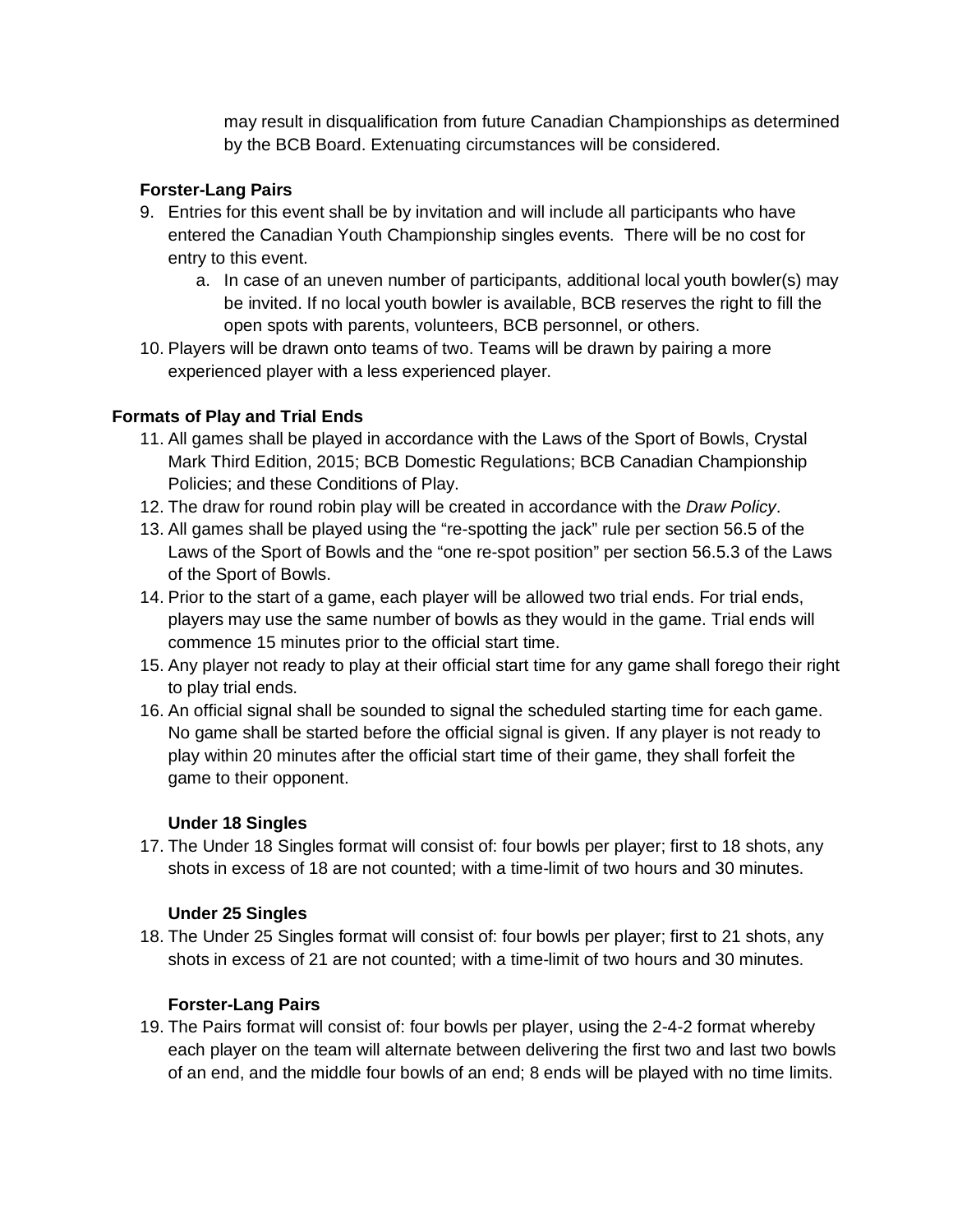### **Scoring and Tie-Breaking Procedure**

- 20. Entrants will earn match points from each game based on three (3) points for a win, one (1) point for a tie, and zero (0) points for a loss.
- 21. No round robin games shall be conceded before the completion of the game.
- 22. If a game is forfeited, the non-offending player will be awarded three match points and a net total of shots that is equal to the average net total of shots scored by the winners of all other games played in the same round of the same event.
- 23. At the end of round robin play, the top two ranked entrants from each section will advance to post-sectional play as per the *Draw Policy*.
- 24. In the event of a tie, ties will be broken as follows:
	- a. The Tie-Breaking Procedure will be implemented by a committee composed of the Chief Scorer, Head Event Umpire and a representative of either BCB or the Host Committee.
	- b. Entrants will be ranked based on total number of match points accumulated during the round robin. If total match points are equal, the following will be used to rank the tied players or teams:
		- i. By comparing the total match points earned by each of the tied entrants from head-to-head games between those entrants during the round robin;
		- ii. If still tied, by comparing the net total of shots (total shots for, minus total shots against) from head-to-head games between those entrants during the round robin;
		- iii. If still tied, by comparing the net total of shots (total shots for, minus total shots against) from all other games played by those entrants during the round robin;
		- iv. If still tied, by using the aggregate system (total shots for, divided by total shots against) from all games played by those entrants during the round robin.
- 25. For Pairs, during post-sectional play there must be no further play in a game if, at any point, it becomes impossible for one team to draw or win the game, given the number of ends left.

### **Practice**

- 26. Competitors may practice, according to Law 3.3 and Law 4 of the Laws of the Sport of Bowls, during the period (between games) prior to the commencement of the trial ends provided that time permits, and that the practice does NOT interfere with greens maintenance activities, or officials' preparation for the next game.
- 27. A player that has not played due to a bye shall, if possible, be allowed to practice prior to playing a game.

### **Coaches**

28. Each player shall be entitled to accredited support personnel at this event as follows: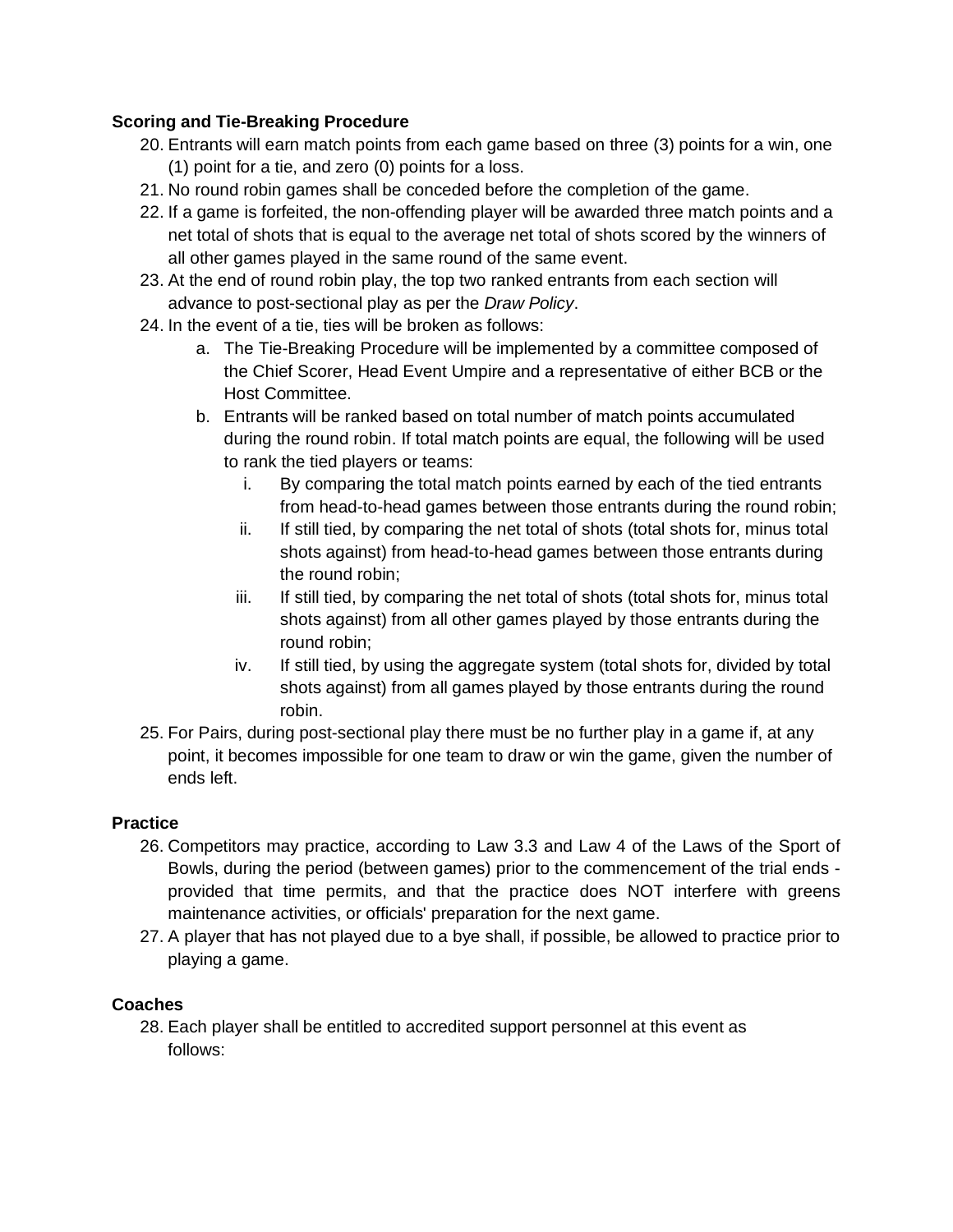a. Only NCCP Accredited Bowls Coaches approved by their provincial authority to act in this capacity for this event will be recognized to provide coaching during the event in accordance with the provisions of the *Coaching Policy.*

# **Restrictions on the Movement of Players During Play**

- 29. After delivering their first bowl, players will only be allowed to walk up to the head under the following circumstances.
	- a. For Singles games, players will only be allowed to walk up to the head after delivering their third and fourth bowls.
		- i. In exceptional and limited circumstances, a Singles player can ask the Marker for permission to walk up to the head earlier than described in the clause above.
	- b. For Pairs games, players will not be allowed to walk up to the head until after delivering their final bowl.
	- c. If a player does not meet the terms of this law, Law 13 will apply.

# **Procedure for Applying Time Limits**

- 30. Start of Play an Official signal (bell, horn, etc.) shall be sounded to signal the scheduled starting time for each game. Any player arriving at the green more than twenty minutes after the official signal has been sounded shall cause that player or team to forfeit such game to the opposition.
- 31. End of Play At the completion of the allocated time, the appointed official will signal the end time of play by a bell, horn, etc. At this time players will complete the current end they are playing. (The start of an end is determined by the delivery of the jack by the first player in that end).
- 32. Time limits will not be imposed during post-sectional play.

# **Deliberate Delay of Play**

- 33. Players are required to play without undue delay and in a manner which does not prevent their opponents from being able to complete the requisite number of ends within the prescribed time limit. If an appeal is made by a Skip, a Singles player or a coach that their team or player is being prevented from playing all their bowls within the time decided for the game, the Umpire will warn the offending team, in the presence of the Skip, that they are deliberately delaying play. Deliberate delay of play may include a player leaving the green multiple times, delaying the delivery of a player's bowl, or the Skip acting or issuing instructions designed to delay play.
- 34. If, in the opinion of the Umpire, as a result of their own observation or on appeal by one of the Skips or a Singles player, the team or player has committed the same offence again, further action may be taken in consultation with the Head Event Umpire (or designate), such as the following:
	- a. If a player is leaving the green more than once, on each occasion after the first, they can leave the green only with their opponent's and the Umpire's permission.
	- b. If a player is leaving the green to smoke, this will not be permitted for the remainder of the game.
	- c. The end in progress will be regarded as completed and the opponents of the offender will be awarded as many shots as there are bowls in use for the game (for example, in the case of Fours, this would be eight shots).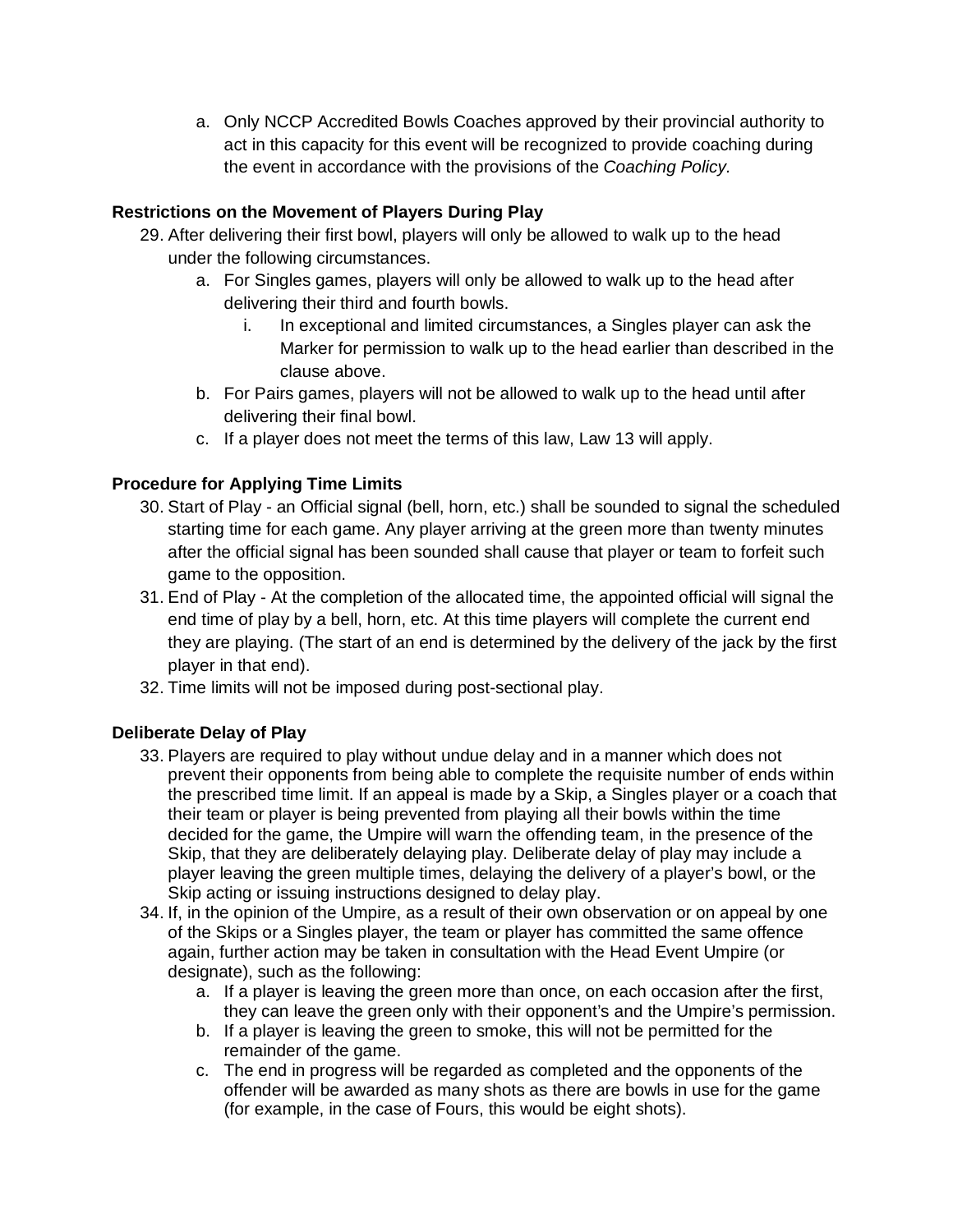- d. If, during the end which is in progress immediately before the end time of play is signalled or on completion of that end and before the start of any subsequent end, it has been determined that a team or player is being prevented from playing a further end due to the actions of their opponents, they will notify the teams that they must play one more end, even though the end time of play may have been signalled when such notification is given.
- e. The offending team may be put on the stopwatch on completion of any end in progress. The offending team will be required to deliver all their bowls in each of the remaining ends within a time period specified by the Umpire. Timing will be undertaken by a technical official specifically allocated for that purpose.
- f. The offending team may be put on the stopwatch from the start of their succeeding game.
- 35. Any stoppage of play due to time spent in discussion with the offending team or player in regards to the application of these conditions will be added to the time limit of the game.

# **Adherence to the Conditions of Play, Code of Conduct and Event Waiver**

- 36. All competitors and coaches will be required to complete and sign the Bowls Canada Code of Conduct and event waiver. Forms must be completed online with the BCB event registration and must be submitted by **July 10, 2022**.
- 37. Players who violate the Code of Conduct or Conditions of Play may be fined \$100.00 per player. If a player continues to violate the specific Condition of Play, or any other Condition of Play, they may be deemed ineligible for participation in BCB events for three (3) years after the conclusion of the event in which the violation occurred.
- 38. All players must adhere to the *BCB Tobacco, Cannabis, Alcohol, Cell Phone, and Verbal Abuse Policy.*
- 39. Provincial Associations are responsible for ensuring that all players, Coaches and Team Managers receive copies of the current Laws of the Sport, Conditions of Play and all applicable national policies for the event prior to leaving their home province. Provincial Associations, or their designates, are also responsible for the deportment of their players, both on and off the green.

## **Bowls, Footwear and Attire**

- 40. A bowls and footwear inspection shall be staged prior to the start of the competition. Random checking of bowls and footwear may occur prior to the commencement of games.
- 41. At the bowls inspection, players are required to present the same number of bowls as they are playing with.
- 42. All bowls must have visible legible stamps, which comply with the Laws of the Sport and have proper provincial decals affixed. Players will receive bowls decals prior to the start of the competition and will be responsible for removing all old decals and affixing provincial decals.
	- a. It should be noted that the winners of the Under 25 Singles, when representing Canada at an international event, must use bowls that bear a legible, approved World Bowls stamp of the current year (year of the event) or later.
- 43. Participants must abide by BCB's *Dress Code Policy.*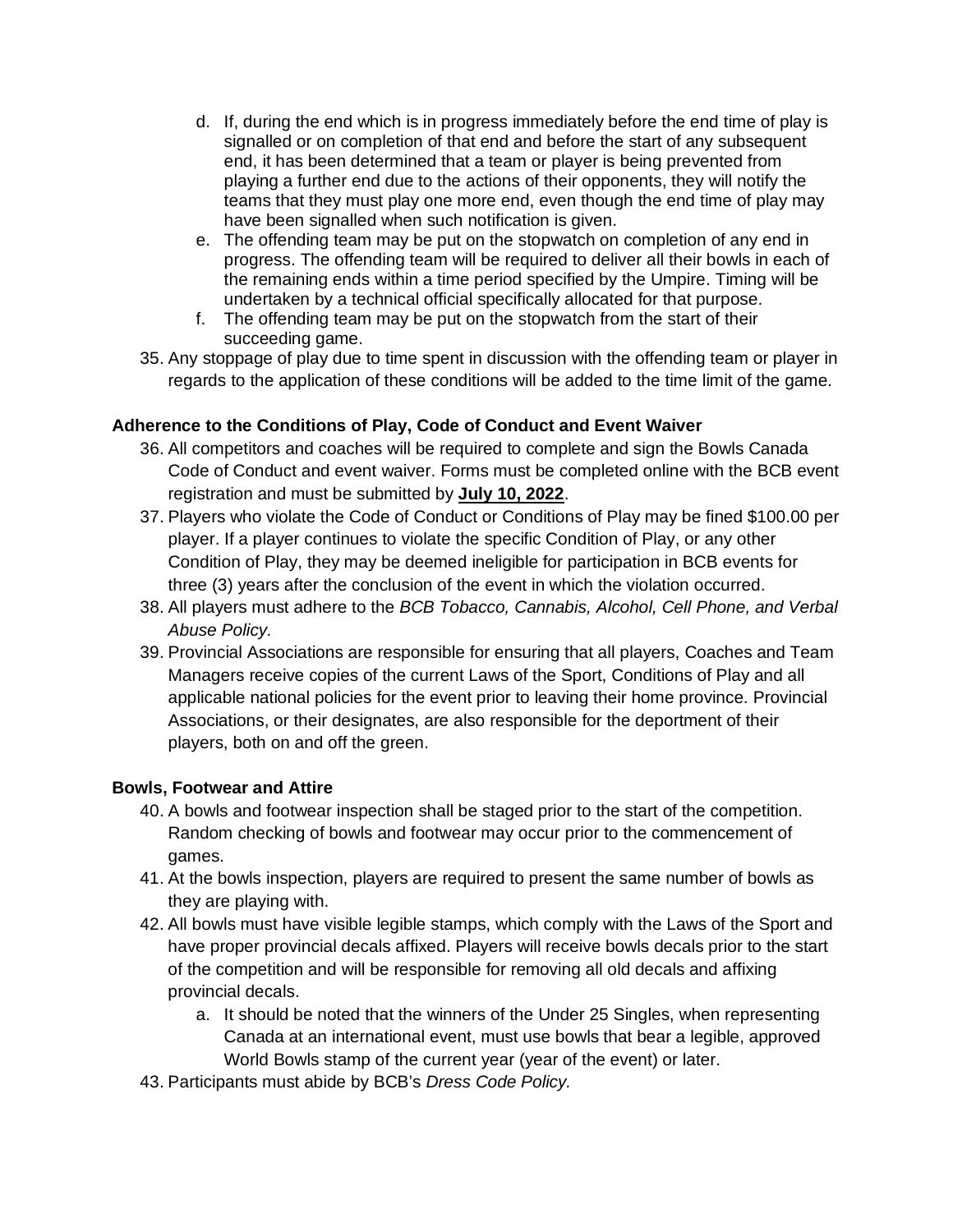### **Substitutions**

44. No substitutes are permitted in Singles.

## **Drug Testing**

45. Drug testing may take place in accordance with the Canadian Anti-Doping Program and the BCB *Anti-Doping Policy*.

## **Alterations to The Format and Length of Games**

- 46. The Controlling Body reserves the right to alter the format, times of play and greens to suit local unforeseen circumstances, giving as much notice as practical.
- 47. Where a program is interrupted or cannot be completed due to inclement weather or local conditions, the Emergency Committee may amend the format and length of games to achieve a result or postpone the event where an outcome cannot be achieved.
	- a. For situations not covered by the Conditions of Play the Emergency Committee will be the governing body for these Championships.

## **Emergency Committee and Jury of Appeal**

- 48. The Emergency Committee consists of the Head Event Umpire, Assistant Head Event Umpire, or designate as appointed by Head Event Umpire and any two of the following:
	- a. Official BCB technical representative or designate as appointed by BCB;
	- b. Host Chairperson, Greens Chairperson or designate as appointed by Host Chairperson;
	- c. Alternate as appointed by Head Event Umpire.
- 49. The Jury of Appeal consists of one person from each of the following groups:
	- a. Head Event Umpire, Assistant Head Event Umpire, or designate as appointed by Head Event Umpire;
	- b. Official BCB technical representative or designate as appointed by BCB;
	- c. Host Chairperson, Greens Chairperson or designate as appointed by Host Chairperson.

## **Protests and Appeals**

50. Protests, complaints and appeals shall be decided by the Jury of Appeal.

- 51. Any protests, complaints and appeals must be directed to the Head Event Umpire within a timeframe appropriate to the nature of the issue in question and must be directed no later than two (2) hours of the completion of the game in question. The initial communication may be provided orally, but a written submission must be received within 24 hours of the completion of the game, with the timeline to be determined at the discretion of the Head Event Umpire. A protest, complaint or appeal may only be made by the designated Coach registered for a team or player or by an on-duty official. In the absence of a registered Coach, a protest, complaint or appeal may be made by any player in a Singles game or the Skip in a team game.
	- a. In the event that the initial two-hour time limit has not been met, the alleged misconduct will not be examined.